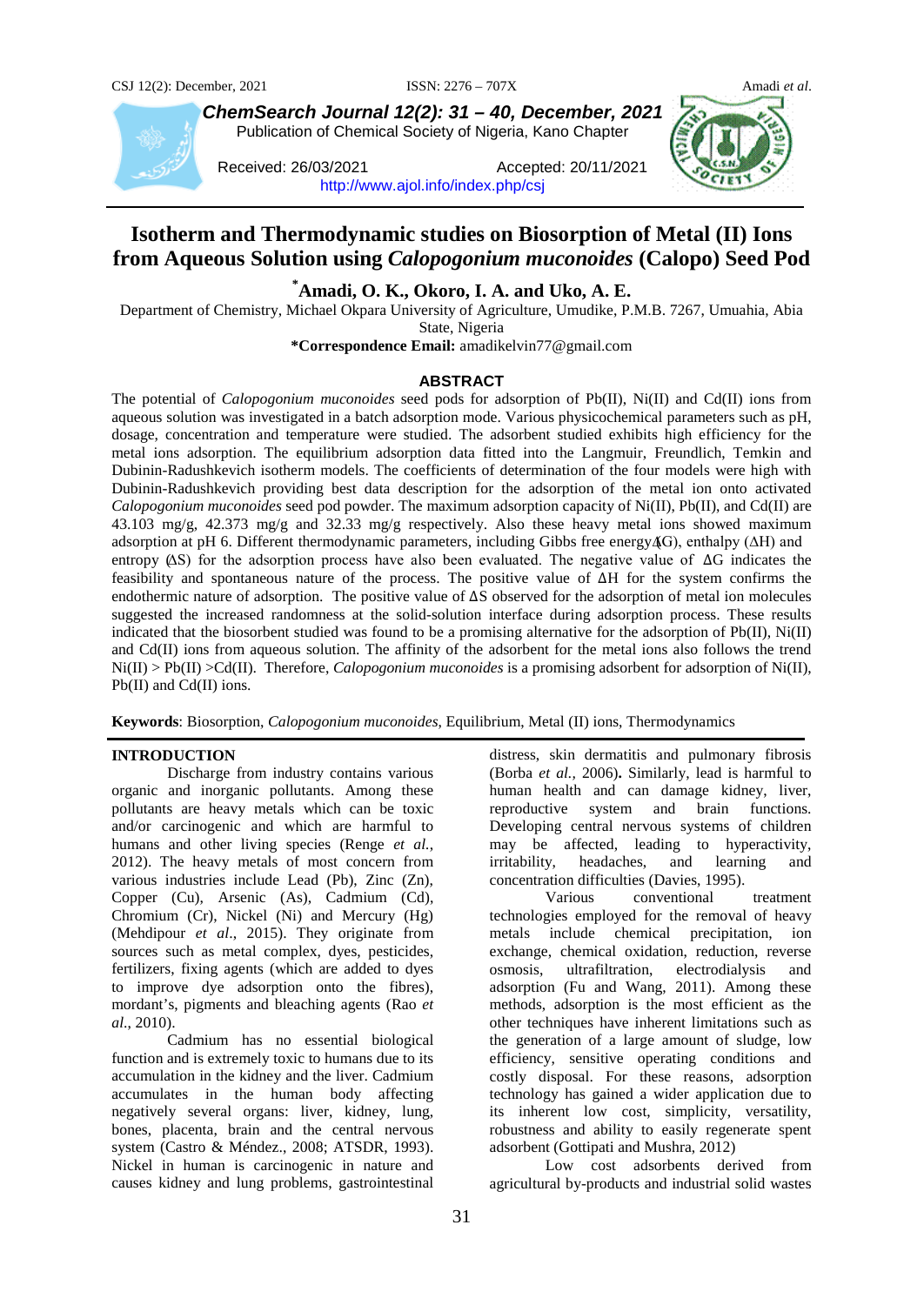could be used to remove recalcitrant wastes from synthetic wastewater. A number of agricultural wastes like, hazelnut shells, orange peels, maize cobs, peanut shells, soybean hulls, jack fruit, soybean hulls in natural or modified forms has been explored and significant removal efficiency was reported (Dhiraj *et al*., 2008).

This study seeks to propose a mechanism for the adsorption through thermodynamics and isotherm models of agricultural by product *Calopogonium muconoides* (Calopo) seed pod powder in the removal of heavy metal ions from aqueous medium.

# **MATERIALS AND METHODS Materials**

All the reagents used were of analytical grades from Merck and were used without further purification. Double de-ionized water was used in the preparation of all sample solutions. Stock solutions of 1000 mg/L of each of the metal ions  $Cd(II)$ ,  $Pb(II)$  and  $Ni(II)$  used for the adsorption study were prepared from the salt of the individual ions. From the stock solutions, various working concentrations of 10 mg/L, 20 mg/L, 30 mg/L, 40 mg/Land 50 mg/L of each of the metal ions were prepared by serial dilution.

### **Preparation of the Adsorbent**

The biomass, *Calopogonium muconoides* seed pod was obtained at Michael Okpara University of Agriculture, Umudike, Abia state Nigeria. The pods were carefully removed, washed with de-ionized water, dried and crushed with a blender. The crushed samples were sieved through to obtain 180 μm mesh size. The sieved samples were soaked in 0.3 M HNO<sub>3</sub>, stirred for 30 min and left undisturbed for 24 h. They were then filtered through Whatman no. 41 filter paper and rinsed thoroughly with de-ionized water and sundried for 2 h. The adsorbent was kept in an oven at 105 ºC for 1 h and finally stored in a tight plastic container. The treatment of the adsorbent with 0.3  $M HNO<sub>3</sub>$  helps in the removal of debris or soluble biomolecules that might interact with the metal ions during sorption (Onwu *et al*., 2014).

#### **Adsorption Experiments**

Batch adsorption studies of Ni(II), Cd(II) and Pb(II) ions onto *Calopogonium muconoides* seed pod were investigated as a function of dosage, initial metal ion concentrations and temperature at a temperature of 30 $^{\circ}$ C and metal ion concentration of 50 mg/L. The pH of the solutions was adjusted to 2, 4, 6, 7 and 8 using 0.1 M HCl or 0.1 M NaOH solutions as the case may be. Exactly 50 mL of each metal ion solution of different pH were introduced into 250 mL Erlenmeyer flasks containing 0.05 g of the adsorbent. The mixture was agitated intermittently for 1 h in a thermostated shaker and then filtered. The metal ion content of each filtrate was finally determined using Atomic

Absorption Spectrophotometer (Perkin Elmer Analysit 200) (Toreb-Motaedi *et al.,* 2010).

### **Effect of Initial Metal Ion Concentration on the study**

The isotherm studies were investigated by studying the influence of initial metal ion concentrations on the equilibrium sorption of the metal ions by *Calopogonium muconoides* seed pod. It involves introducing 50 mL of various concentrations (10, 20, 30, 40 and 50 mg/L) of the metal ions into 250 mL Erlenmeyer flasks containing 0.05 g of the adsorbent of particle size 180 um while maintaining temperature and pH at 30 °C and 6.0 respectively. The flasks were agitated intermittently for 1 hr and at the end of the contact time, the mixture filtered and the residual concentrations determined using AAS (Longzhe *et al*., 2010).

#### **Effect of Adsorbent Dosage on the study**

The effect of dosage on equilibrium adsorption of the Pb(II), Cd(II) and Ni(II) ions by the adsorbent was carried out by introducing different adsorbent doses of 0.05 g, 0.10 g, 0.15 g, 0.20 g, and 0.25 g into each 20 mL metal ion solutions of concentration 50 mg/L ions into 250 mL Erlenmeyer flasks containing the different masses of the adsorbent while maintaining temperature and pH at 30 $\degree$ C and 6.0 respectively. The flasks were agitated intermittently for 1 h and at the end of the contact time, the mixture filtered and the residual concentrations determined using Atomic AAS (Chaouch *et al*., 2013).

### **Effect of Temperature on the study**

The procedure was carried out for temperature studies but at various temperatures of 303 K , 313 K , 323 K, 333 K and 343 K under the same working conditions. The procedure was carried out in triplicates and mean residual concentration of each metal ion taken. The amount adsorbed (mg/g) was calculated from the average residual metal ions in solution after adsorption (Vijaya *et al.,* 2008).

### **DATA ANALYSIS**

The amounts of  $Ni(II)$ ,  $Cd(II)$  and  $Pb(II)$ ions adsorbed by the adsorbents during the batch adsorption studies were determined using a simplified mass balance equation (1);

$$
q_e = C_o - C_e \times \frac{V}{m} \tag{1}
$$

The percentage adsorption of the metal ions by the adsorbent was evaluated using equation (2);

% R = 
$$
\frac{C_0 - C_e}{C_0} \times \frac{100}{1}
$$
 (2)

Where  $% R$  = percentage of the metal ion adsorbed,  $q_e$  is equilibrium sorption capacity (mg/g),  $C_o$  and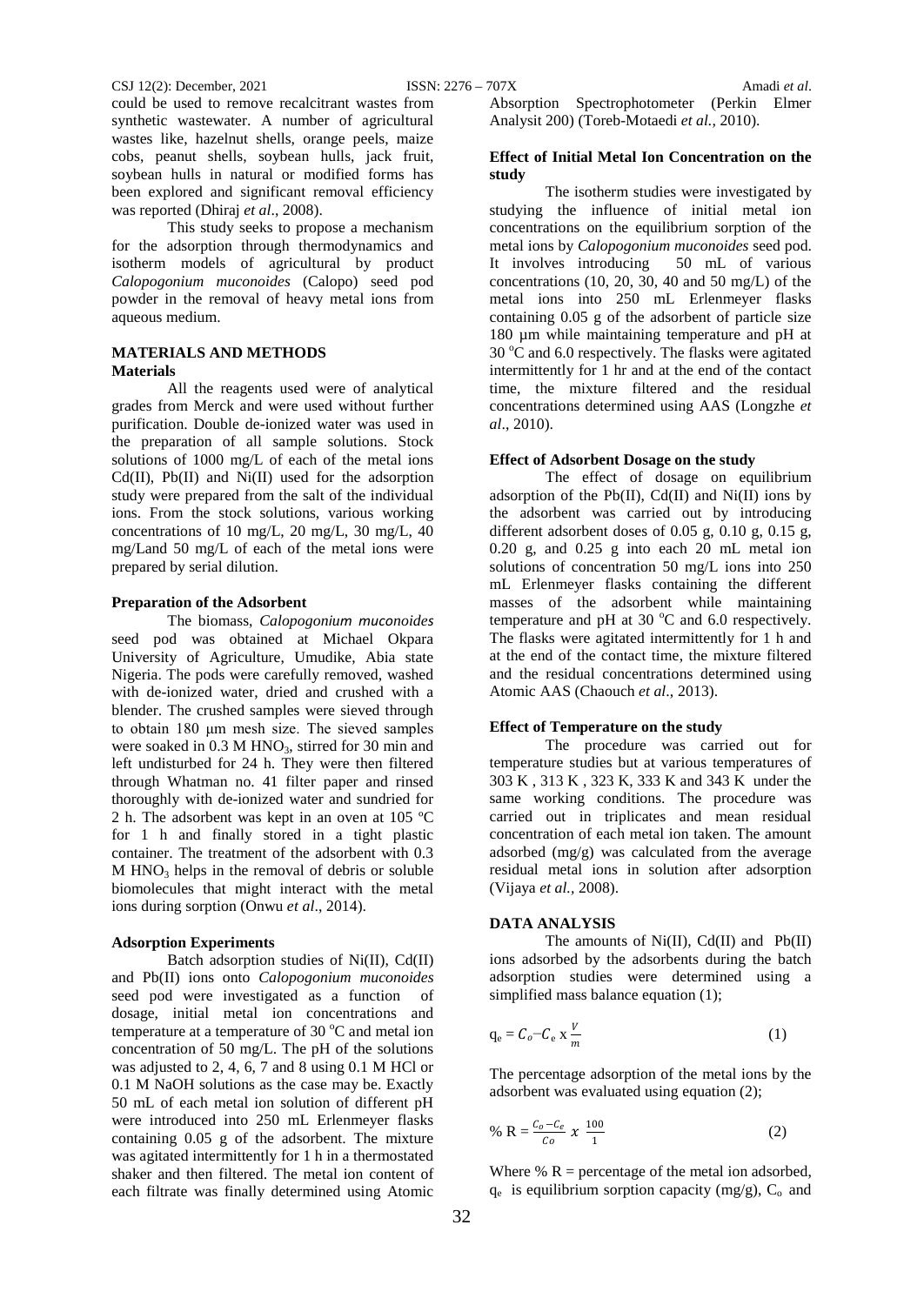#### CSJ 12(2): December, 2021 ISSN: 2276 – 707X Amadi *et al*.

Ce are the initial and equilibrium or residual concentration of metal ions in mg/L, V is the volume of adsorbate solution in L and m is the dry mass of the adsorbent in g. (Dermibas *et al.*, 2004).

### **RESULTS AND DISCUSSION Effect of Adsorbent**

The effect of dosage on Ni(II), Cd(II), Pb(II) ions removal was studied by varying the adsorbent dose (0.05 g, 0.10 g, 0.15 g, 0.20 g, 0.25 g and 0.30 g) at 50 mg/L metal ions concentration , constant equilibrium time and 30 °C temperature. It can be seen that adsorbent dose is another important parameter that determines the percentage removal of metal ions from aqueous solutions. From Figure 1, the % removals of metal ions decrease with increase in the adsorbent dosage. This may be attributed to the aggregation of

adsorbent particles at a high dosage, which reduces the total surface area of the adsorbent and results in an increase in the diffusions path length (Shukla *et al*., 2002).

However, the decrease in adsorption capacity with increase in adsorbent dose is due to the smaller availability of the exchangeable sites or surface area at higher concentration of the biosorbent. This trend implies that at constant initial metal ion concentration, it is expected that the amount of adsorbent may decrease with biosorbent dose if the mass of the adsorbent used is not enough to adsorb all the metal ions. As the biosorbent dose increases, it reaches a point when the masses of biosorbent used is in excess of the initial concentration, hence there will be no appreciable decrease in the amount of adsorbent. Similar result was reported by Abole- Ghani and Henfy (2007).



**Figure 1: Effect of adsorbent dose on the adsorption of metal ions onto** *Calopogonium muconoides* **seed pods**

# **Effect of Initial Metal ion Concentration**

The rate of sorption of metal ions was determined by contacting (10, 20, 30, 40 and 50 mg/L) of the metal ion solution (pH 6.0) with 0.05 g/L of the adsorbent for contact time of 1 hr, the adsorption capacities (qe) are given in Figure 2. The adsorption quantity increased with an increase in the initial concentration until 50 mg/L concentration where equilibrium was reached. At that saturation point, the rate of adsorption becomes equal to the rate of desorption at 100 mg/L and above. However, the increase in the

initial metal ion concentration caused an increase in the loading capacity of the adsorbent and this may be due to the high driving force for mass at a high initial metal concentration (Salleh *et al.*, 2011). In other words, the residual concentration of metal ions will be higher for higher initial metal ion concentrations. However, under lower concentrations, the ratio of the initial number of metal ions to the available adsorption sites is low, hence, the fractional adsorption does not dependent on the initial concentration accordingly (Hayati and Mahmoodu, 2012).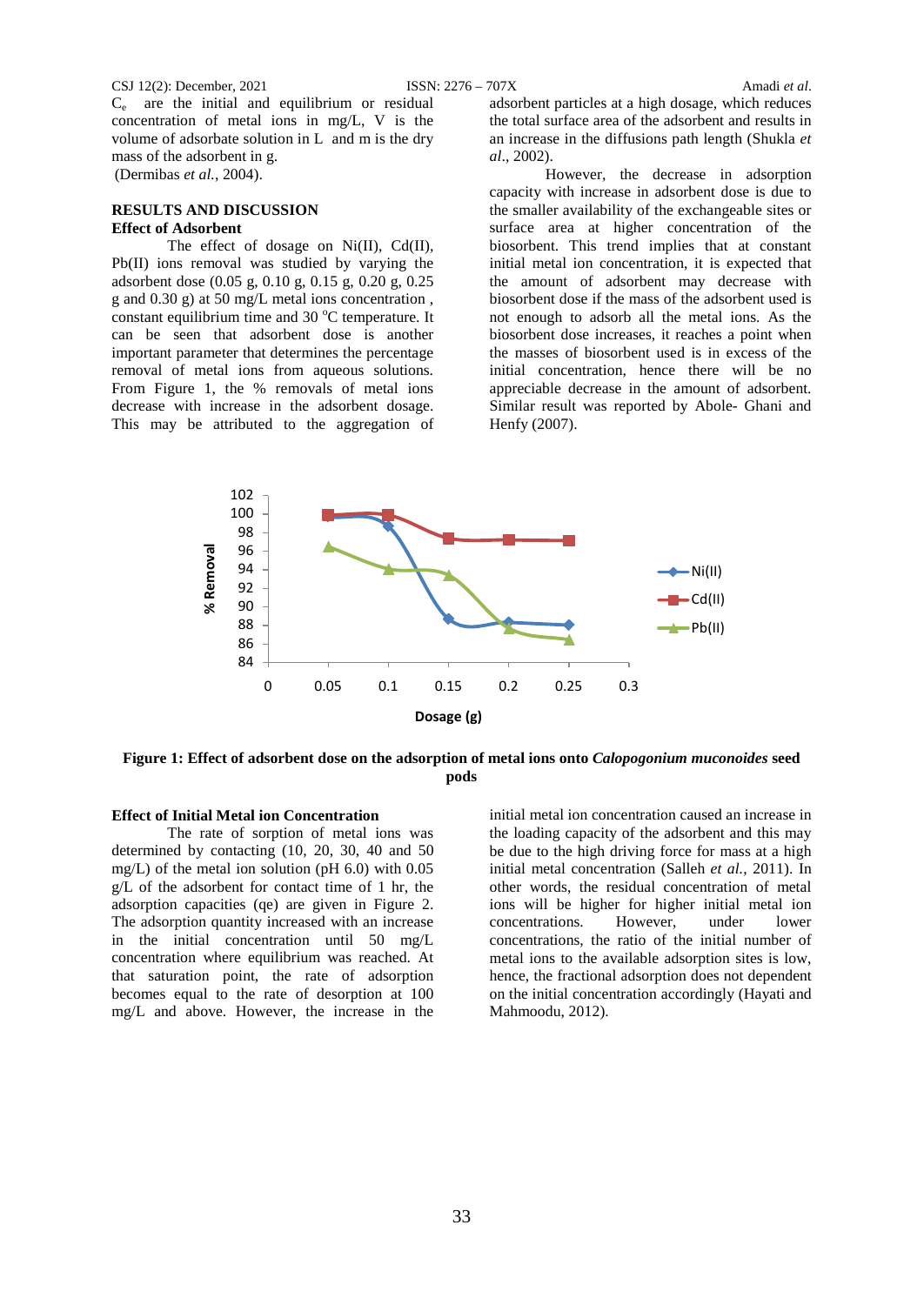

**Figure 2: Effect of initial metal ions on the adsorption of metal ions onto** *Calopogonium muconoides* **seed pods**

### **Equilibrium Isotherm Modelling.**

Adsorption properties and equilibrium parameters, commonly known as adsorption Isotherms, describe how the adsorbate interacts with adsorbents and comprehensive understanding of the nature of interaction. Isotherm helps to provide information about the optimum use of adsorbents. There are several isotherm equations available for analyzing experimental sorption equilibrium parameters. In this study, the various adsorption processes were evaluated using the Langmuir, Freundlich, Dubinin-Radushkevich and Temkin isotherm models.

### **Langmuir Isotherm Model**

Langmuir (1918) proposed a theory to describe the adsorption of gas molecules onto metal surface. The Langmuir adsorption isotherm has found successful application to many other real sorption processes of monolayer adsorption. Langmuir's model of adsorption depends on the adsorption that intermolecular forces decrease rapidly with distance and consequently predicts the existence of monolayer coverage of the adsorbate at the outer surface of the adsorbent. It is assumed that once a metal ion occupies a site, no further adsorption can take place at the site. Moreover, the Langmuir equation is based on the assumption of a structurally homogenous adsorbent where all sorption sites are identical and energetically equivalent. Theoretically, the sorbent has a finite capacity for the adsorbate. Therefore, a saturation value reached beyond which no further sorption

can take place. The saturated or monolayer capacity can be represented by the expression:

$$
\frac{Ce}{qe} = \frac{1}{Qob} + \frac{Ce}{Qo}
$$

Where  $Q_0$  is a constant which signifies the adsorption of the monolayer capacity of the adsorbent (mg  $g^{-1}$ ). b is the Langmuir constant related to the adsorption energy  $(dm<sup>3</sup> mg<sup>-1</sup>)$ .

The plot of Ce/qe vs Ce gives a straight line with a linear regression coefficient of 0.9979, 0.9988 and 0.8187 for Pb(II), Ni(II) and Cd(II) ions respectively. From the intercept and slope of such plot, constants Q<sub>o</sub> and b were evaluated. A  $d$ imensionless equilibrium parameter, R<sub>L</sub> can express the essential characteristics of Langmuir isotherm:

$$
R_L = \frac{1}{1 + bCo}
$$

The value of  $R_L$  indicate the type of Isotherm to be either irreversible ( $R_L = 0$ ) favourable ( $0 < R_L < 1$ ); linear  $(R_L =1)$ ; or unfavourable  $(R_L >1)$ . In the present study, the value of  $R<sub>L</sub>$  as shown in the Table 1 are unfavourable adsorption isotherm to Pb(II), Ni(II) and Cd(II) ions. However, the correlation coefficients values suggest that Langmuir isotherm could interpret the experimental data.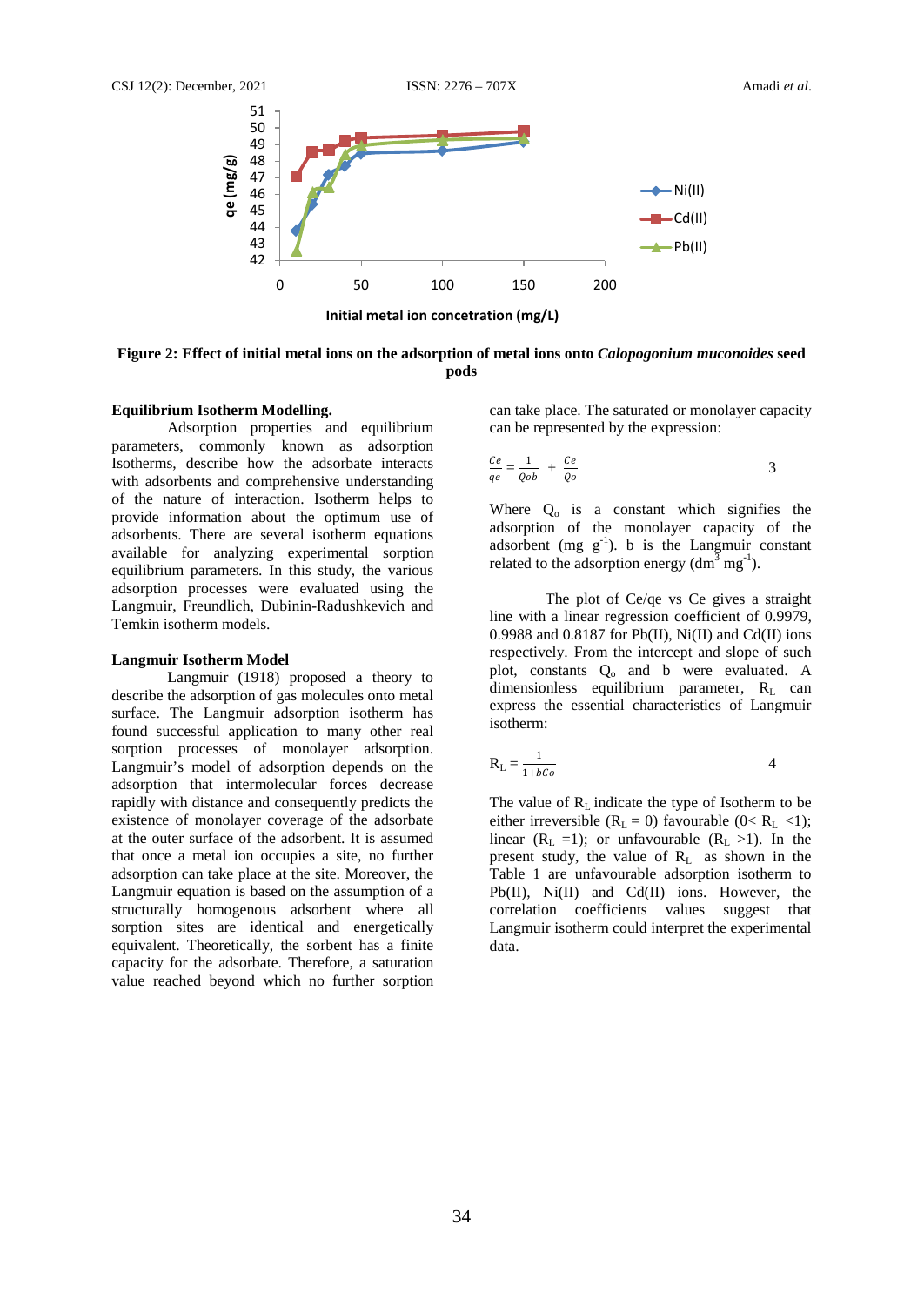

**Figure 3: Langmuir isotherm plot of Ce/qe vs Ce for the adsorption of the metal ions onto** *Calopogonium muconoides* **seed pods**

# **Freundlich Isotherm Model**

The Freundlich (Freundlich 1906) equation encompasses the heterogeneity of the surface and the exponential distribution of sites and their energies. This isotherm is another form of Langmuir approach for adsorption on an "amorphous" surface. The Freundlich equation predicts that the metal ion concentration on the adsorbent will increase so long as there is an increase in the metal ion concentration in the liquid. The empirical equation employed by Freundlich to describe heterogeneous system, in which it is characterized by the heterogeneity factor 1/n can be written:

$$
qe = K_F C_e^{1/2}
$$
 5

The linearised form is:

$$
log qe = log K_{\rm F} + \frac{1}{n} log Ce
$$
 6

where  $K_F$  the Freundlich constant (L/g) and 1/n the heterogeneity factor were determined from a plot of log Ce vs log qe (Figure 4). The Freundlich constants are presented in Table 1. Where qe is solid phase sorbate concentration in equilibrium (mg/g), Ce is liquid phase sorbate concentration in equilibrium (mg/L). The values of n are greater than 1.0 indicating the adsorption metal ions on the *Calopogonium muconoides* seed pods is favourable. There is a remarkable difference in the correlation coefficient between Freundlich and Langmuir models. The adsorption data did not fit well for Freundlich models as is in Langmuir models.



**Figure 4: Freundlich isotherm plot for the adsorption of the metal ions onto** *Calopogonium muconoides*  **seed pods**

# **Dubinin-Radushkevich (D-R) Isotherm Model**

The Dubinin-Radushkevich (D-R) isotherm model describes the adsorption on a single uniform pore. The D-R model was applied to the equilibrium data to assess the nature of the adsorption process, i.e.; whether it is physical or

chemical adsorption. The Dubinin-Radushkevich isotherm is generally expressed as follows (Subha and Namasivayam*,* 2009):

$$
qe = q_D e^T B_D \varepsilon^2 \tag{7}
$$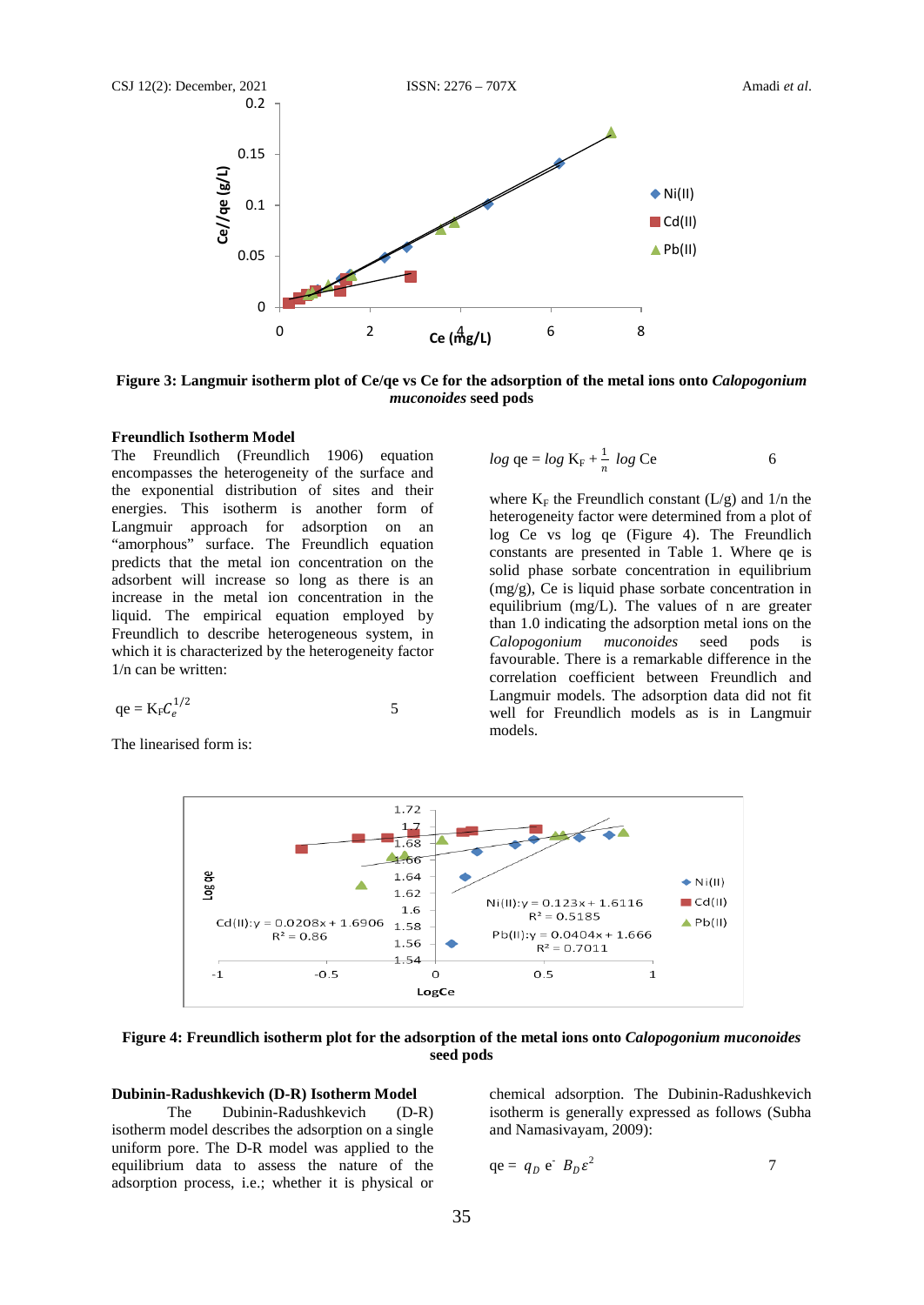CSJ 12(2): December, 2021 ISSN: 2276 – 707X Amadi *et al*. The linear form of D-R isotherm equation is represented as:

$$
ln qe = \ln q_D - B\varepsilon^2
$$
 8

Where 
$$
\varepsilon = RT \ln (1 + \frac{C0}{C_e})
$$
 9

Where  $q_D$  is the theoretical saturation capacity  $(mol/g)$ , B is a constant related to the mean free energy of adsorption per mole of the adsorbate  $(mol<sup>2</sup>/J<sup>2</sup>)$ , E is the Polanyi, R = 8.314 (J/mol/k) is the gas constant and T (K) is the absolute temperature. The D-R constants  $q_0$  and B were calculated from the linear plot of *In*qe versus  $\varepsilon^2$ Figure 4 and their constants presented in table 1. The constant B gives an idea about the mean free energy E (KJ/mol) of adsorption per molecule of

the adsorbate when it is transferred to the surface of the solid from infinity in the solution and can be calculated from the following relationship;

$$
E = \frac{1}{\sqrt{2B}}
$$

The adsorption process is physisorption when the energy of activation is 5 to 40 kJ/mol and chemisorptions when the energy of activation is 40 to 800 kJ/mol (Chen and Chen, 2009). From Table 1, it was suggested that the adsorption of the metal ions by the adsorbent is chemisorption in nature. Therefore, D-R isotherm could not as much describe the experimental data as Langmuir isotherm judging by their variations in correlation coefficients.



**Figure 5: Dubinin-Radushkevich isotherm plot for the adsorption of the metal ions onto** *Calopogonium muconoides* **seed pods**

### **Temkin Isotherm Model**

Temkin adsorption isotherm was used to evaluate the adsorption potential of the metal ions for Muconoides seed pods. The derivation of the Temkin isotherm assumes that the fall in heat of sorption is linear rather than logarithmic, as implied in the Freundlich equation. The Temkin isotherm has commonly been applied in the following form (Wang and Qin, 2005).

$$
q_e = RT/bln(AC_e)
$$
 11

The Temkin isotherm equation (11) can be simplified to the following equation:

$$
q_e = \beta \ln \alpha \kappa + \beta \ln C_e \qquad \qquad 12
$$

The adsorption data were analyzed according to the linear form of the Temkin isotherm equation 12. A plot of  $q_e$  vs In  $C_e$  gives a straight line as shown in Figure 5 with a slope of  $\beta$ and intercept of  $\beta$  ln  $\alpha$ . The parameters  $\alpha$  and  $\beta$ are presented in Table 1, Where  $\beta = (RT)/b$ , T is the absolute temperature in Kelvin and R is the universal gas constant 8.314 (J/mol/k). The constant b is related to the heat of adsorption (Akkaya and Ozer*,* 2005). The data shows that the Temkin isotherm did not fit well with Ni(II), Pb(II) and Cd(II) ions adsorption for the *Calopogonium muconoides* seed pods. The correlation coefficient  $R<sup>2</sup>$  obtained from Temkin model as shown in Table 1 depicts non applicability of this model in the explanation of these adsorption processes.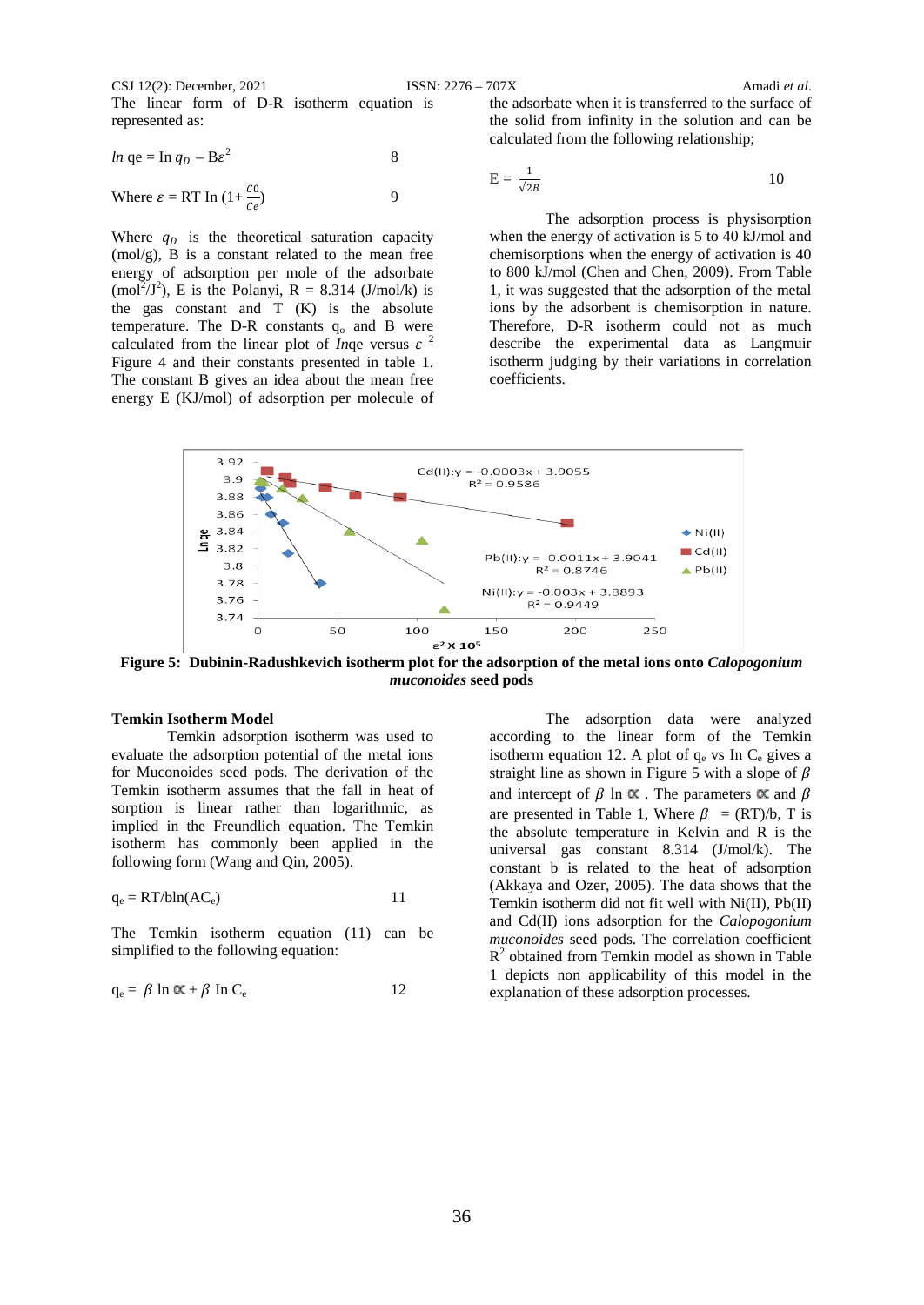

**Figure 6: Temkin isotherm plot for the adsorption of the metal ions onto** *Calopogonium muconoides* **seed pods**

#### **Effect of Temperature on the Adsorption Process**

The influence of temperature on the equilibrium adsorption capacity for the metal ions by the adsorbents was studied at 30  $^{\circ}$ C, 40  $^{\circ}$ C, 50<br> $^{\circ}$ C, 60  $^{\circ}$ C, 70  $^{\circ}$ C, and 80  $^{\circ}$ C. From Figure 7, it is C, 60  $^0$ C, 70  $^0$ C and 80  $^0$ C. From Figure 7, it is observed that adsorption decreased as the temperature increased. Houwing and Salomon (1965) had stated that physisorption usually decreases with increase in temperature while chemisorptions increases as the temperature is increased suggesting that the bonding of the metal ions to the adsorbents in our study could be physical adsorption. The decrease in adsorption capacity with increasing temperature for the adsorption of the metal ions onto *Calopogonium* 

*muconoides* seed pods could have resulted from any of the following: increase in the relative escaping tendency (desorption) of the metal ions from the adsorbent phase to the bulk phase, deactivating the adsorbent surface, or destructing some sites on the adsorbent phase due to weakening of the bond (Meena *et al.,* 2005) or due to the weakening of attractive forces between the active sites of the sorbents and the adsorbate species and also between the adjacent molecules of the sorbed phase (Ahmet and Mustafa, 2008). This weakening of attractive forces may have caused the adsorbate (metal ions) to detach from the adsorbent surface into the solution phase. The plots for variation of temperature with sorption capacity, qe are shown in Figure 7.



**Figure 7: Plot of sorption capacity (qe) vs temperature for adsorption of the metal ions onto**  *Calopogonium Muconoides* **seed pod**

### **Thermodynamics of Adsorption**

Thermodynamic parameters like ∆G, ∆S, and ∆H were calculated from van't Hoff theory derivation (equation 13) plot:

$$
InK = -\frac{\Delta H}{R}(\frac{1}{T}) + \frac{\Delta S}{R}
$$

Where K is rate constant, the value of  $\overline{AB}$  and  $\Delta S$ are calculated from the slope and intercepts of the linear plot of *InK* Vs *T*  $\frac{1}{2}$  are shown in Figure 8. The free energy of specific adsorption  $\Delta G$  (kJmol<sup>-1</sup>) is calculated from the following expression:

$$
\Delta G = \Delta H - T\Delta S \tag{14}
$$

The negative value of  $\Delta G$  (Table 2) indicates the feasibility of the process and its spontaneous nature. If adsorption takes place spontaneously then the free energy diminishes during the process so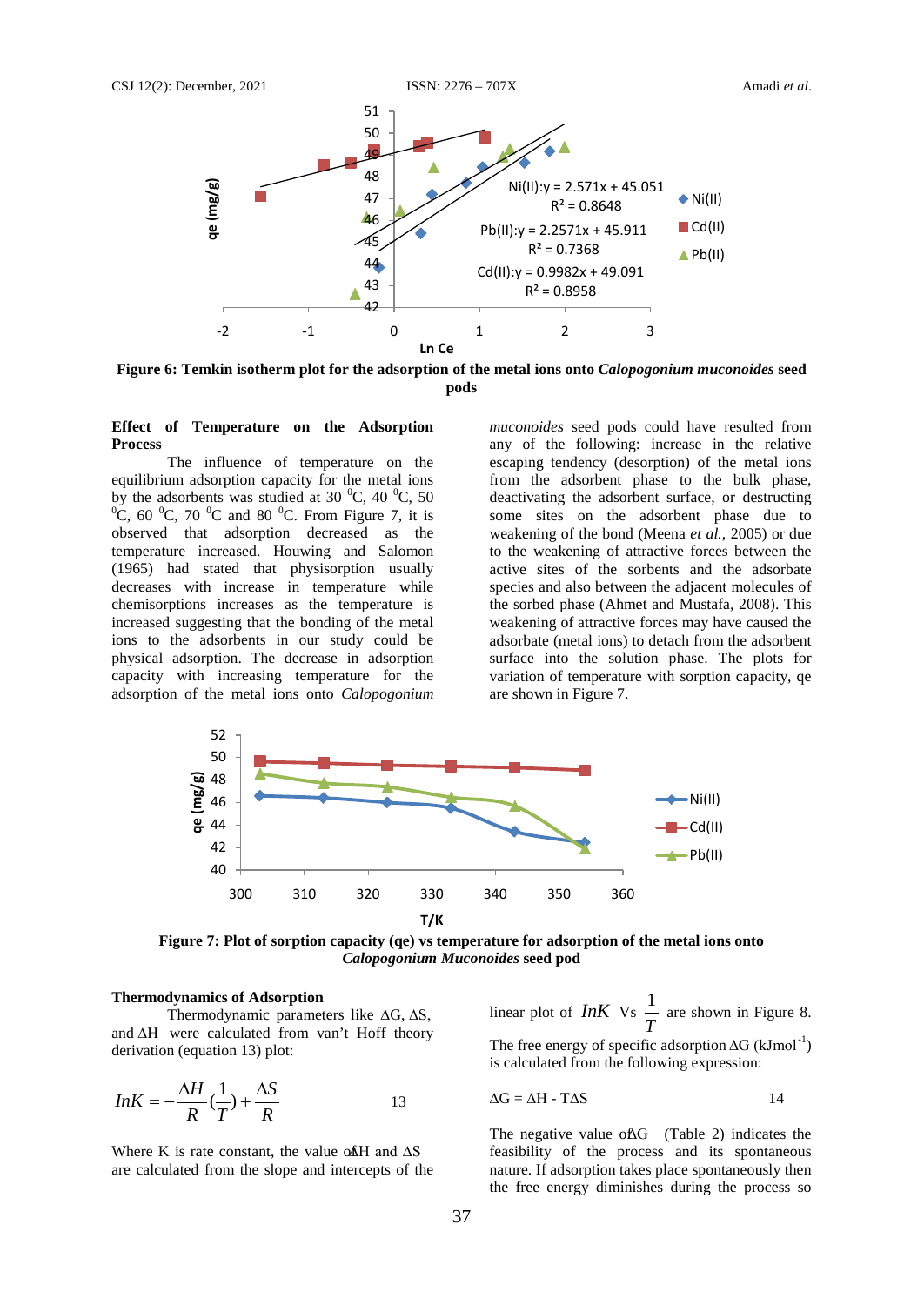#### CSJ 12(2): December, 2021 ISSN: 2276 – 707X Amadi *et al*.

that  $\Delta G^{\circ}$  must have a negative value. The positive value of ∆H for the system confirms the endothermic nature of adsorption. The positive value of ∆S observed for the adsorption of metal ion molecules suggested the increased randomness at the solid-solution interface during adsorption

process. The metal ions in the aqueous media are hydrated. When the metal ion molecule get adsorbed on the adsorbent surface, the water molecules previously hydrogen bonded to the metal ion molecules get released and dispersed in the solution, this results in an increased in the entropy.



**Figure 8: van't Hoff plot for the adsorption of metal ions onto** *Calopogonium muconoides* **at varying temperatures**

| Isotherm models | Parameters                                 | Pb(II)            | Cd(II)          | Ni(II)         |
|-----------------|--------------------------------------------|-------------------|-----------------|----------------|
| Langmuir        | $q_m (mgg^{-1})$                           | 42.37             | 106.383         | 43.103         |
|                 | $K_L$ (Lmg <sup>-1</sup> )                 | $-5.76$           | 1.5666          | $-5.395$       |
|                 | $\frac{R_L}{R^2}$                          | $-114.12$         | 32.332          | $-106.9$       |
|                 |                                            | 0.9979            | 0.8187          | 0.9988         |
| Freundlich      | $K_F$                                      | 46.344            | 49.045          | 40.888         |
|                 | n                                          | 8.130             | 24.752          | 48.076         |
|                 | $R^2$                                      | 0.5185            | 0.7011          | 0.86           |
| Temkin          | $\beta$ <sub>T</sub> (Jmol <sup>-1</sup> ) | 2.2571            | 0.9982          | 2.2571         |
|                 | $\alpha_T(Lg^{-1})$                        | $4 \times 10^{7}$ | $7 \times 10^8$ | 62 $x10^{-21}$ |
|                 | $b_T (J \text{mol}^{-1} K^{-1})$           | 2312              | 2523            | 979            |
|                 | $R^2$                                      | 0.7368            | 0.8958          | 0.8648         |
| D-R Isotherm    | $k_D$ (mgg <sup>-1</sup> )                 | 49.605            | 49.6749         | 48.876         |
|                 | $B_D (mol2kJ-2)$                           | 0.0011            | 0.0003          | 0.003          |
|                 | $E_n(kJmol^{-1})$                          | 21.320            | 40.833          | 12.910         |
|                 | $R^2$                                      | 0.8746            | 0.9386          | 0.9449         |
|                 |                                            |                   |                 |                |

|                    |  |  |  |  |  | Table 1: Isotherm model parameters for metal (II) ions adsorbed on the surface of <i>Calopogonium</i> |
|--------------------|--|--|--|--|--|-------------------------------------------------------------------------------------------------------|
| muconoides at 303K |  |  |  |  |  |                                                                                                       |

| Table 2: Thermodynamic Parameters for Sorption of the Metal Ions onto Calopogonium muconoides at |  |  |  |
|--------------------------------------------------------------------------------------------------|--|--|--|
| varying temperatures                                                                             |  |  |  |

| Metal ions | $\Delta H$ (kJ/mol) $\Delta S$ (kJ/mol) |         | $-\Delta G$ (kJ/mol) |         |         |         |         |         | $\mathbf{R}^2$ |
|------------|-----------------------------------------|---------|----------------------|---------|---------|---------|---------|---------|----------------|
|            |                                         |         | 303 K                | 313 K   | 323 K   | 333 K   | 343 K   | 353 K   |                |
| Ni(II)     | 12.4361                                 | 0.05807 | 16.3604              | 3.7411  | 63219   | 6.9026  | 7.4833  | 8.0641  | 0.8689         |
| Cd(II)     | 18.5809                                 | 0.09234 | 9.3992               | 10.3224 | 11.2458 | 12.1692 | 13.0929 | 14.0163 | 0.9971         |
| Pb(II)     | 28.1404                                 | 0.10808 | 4.6085               | 5.6892  | 6.7700  | 7.8509  | 8.9317  | 10.0125 | 0.9534         |

# **CONCLUSION**

This study aimed to propose a mechanism for the adsorption through thermodynamics and isotherm models. The experimental data was tested with different Isotherm models. The influences of metal ions temperature and dosage were examined. Langmuir Isotherm model with correlationcoefficient ( $R^2$  of 0.9979, 0.9988 and 0.8187 for

Pb(II), Ni(II) and Cd(II) respectively proved to be the best fit than other Isotherm model evaluated. Thermodynamics parameters such as∆G, ∆S and ∆H were evaluated in the study. The negative value of ∆G indicates the feasibility and spontaneous process. The positive value o∆AH for the system contains the endothermic nature of the adsorption process. And the positive value  $\alpha$ S, suggests increased randomness at the solid – solution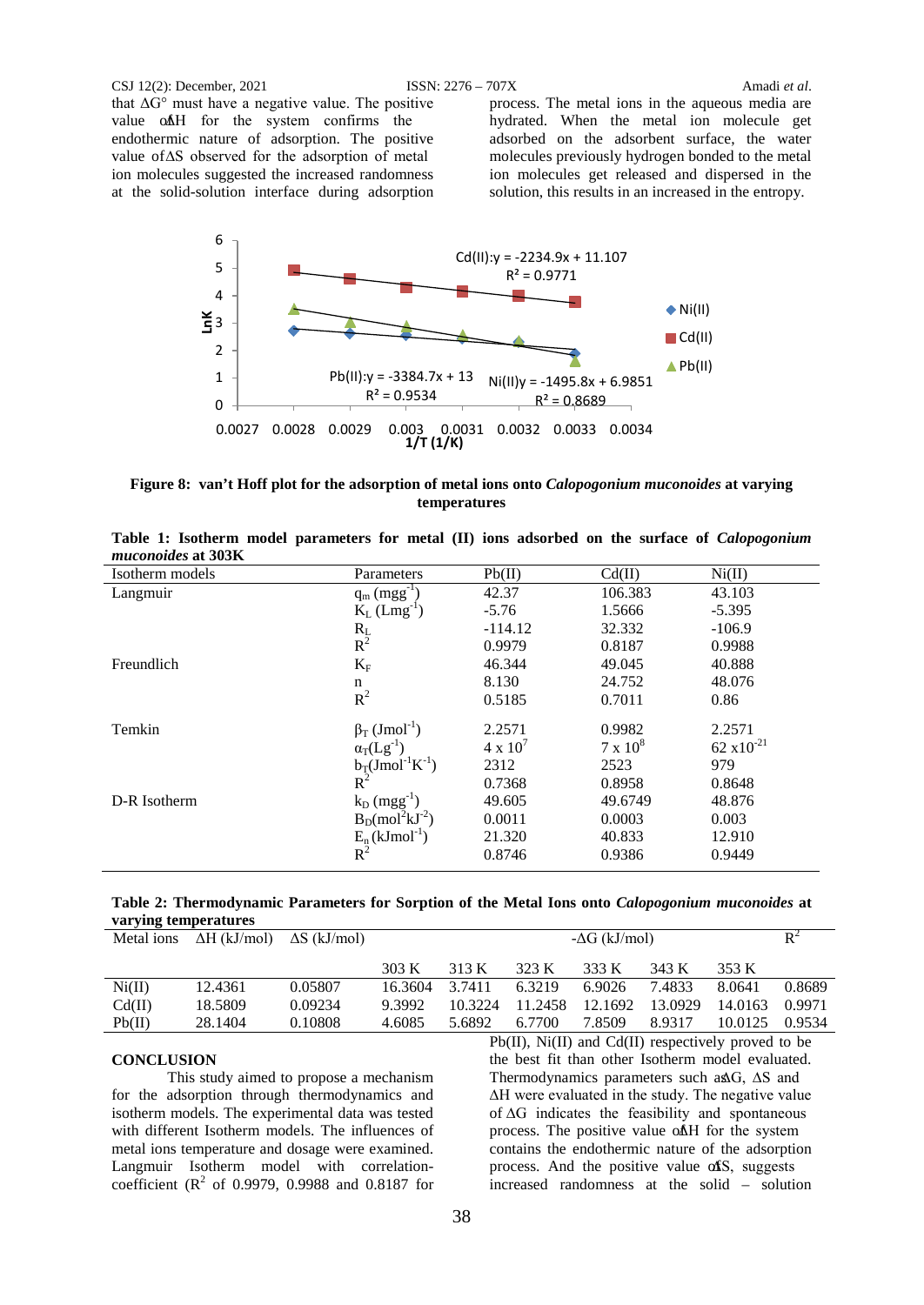CSJ 12(2): December, 2021 ISSN: 2276 – 707X Amadi *et al*.

interface during the adsorption process. Thus, calopo seed pod is a promising adsorbent for the removal of Cd(II), Ni (II) and Pb(II) ions in aqueous solution.

### **REFERENCES**

- Abole-Ghani, N.J. and Henfy, M.E. (2007): Removal of lead from aqueous solution using low cost adsorbents. *International of Environmental Science Technology*, 4(1): 67-73.
- Ahmet, S. and Mustafa, T. (2008): Biosorption of total chromium from aqueous solution by red (Ceramium virgatum): Equilibrium, kinetic and thermodynamic studies. *Journal of Hazard,* 160: 349-355
- Akkaya, G. and Ozer, A. (2005): Biosorption of Acid Red 274 (AR 274) on Dicranella varia: equilibrium and kinetic model parameters," *Process Biochemistry*, 40: 3559-3568.
- ATSDR. (1993): Toxicological profile for polychlorinated biphenyls. U.S. Department of Health and Human Services, Public Health Service, Agency for Toxic Substances and Disease Registry, Atlanta, GA.
- Borba, C. E., Guirardello, R., Silva, E. A., Veit, M. T. and Tavares, C. R. G. (2006): Removal of nickel (II) ions from aqueous solution by biosorption in a fixed bed column: experimental and theoretical breakthrough curves. *Biochemical Engineering Journal* 30 (2): 184–191.
- Castro-González, M.I. and Méndez-Armenta, M. (2008) Heavy Metals Implications Associated to Fish Consumption. *Environmental Toxicology & Pharmacology,* 26: 263-271.
- Chaouch, N., Ouahrani, M. R., Chaouch, S. and Gherraf, N. (2013): Adsorption of cadmium (II) from aqueous solutions by activated carbon produced from Algerian dates stones of Phoenix dactylifera by H3PO4 activation, *Desalin. Water Treat*, 51: 2087–2092.
- Chen, A. H. and Chen,S. M. (2009). Biosorption of azo dyes from aqueous solution by glutaraldehyde-crosslinked chitosans. *Journal of Hazardous Materials* 172 (2): 1111-1121
- Davies, B. E. (1995): Lead. Heavy metals in soils (2nd ed., pp. 206–223). London: Blackie Academic &Professional.
- Dermibas, E., Kobya, M., Senturk, E. and Ozkan, T.(2004): Adsorption kinetics for the removal of Cr (VI) from aqueous solutions on the activated carbon prepared from agricultural wastes. *Journal of water,* 30 (4): 533-539.
- Dhiraj S., Garima M. and Kaur, M. P. (2008): Agricultural waste material as potential adsorbent for sequestering heavy metal ions from aqueous solutions – A review. *Bioresource Technology,* 99: 6017–6027.
- Freundlich, H. M. (1906): Over the Adsorption in Solution. *Journal of Physical Chemistry A*, 57: 385-470
- Fu, F. and Wang, Q. (2011): Removal of heavy metal ions from wastewaters: a review*. Journal of Environmental Management,* 92(3): 407-418.
- Gottipati, R. and Mishra, S. (2012): Application of response surface methodology for optimization of Cr(III) and Cr(VI) adsorption on commercial activated carbons, *Research Journal of Chemical Sciences,* 2(2): 40-48.
- Hayati, B.and Mahmoodi,N.M. (2012): Modification of activated carbon by the alkaline treatment to remove the dyes from wastewater: mechanism, isotherm and kinetic, *Desalin. Water Treat,* 47: 322–333
- Houwing, R. and Salomon, G. (1965): "Adhesion and adhesives. (2nd edition)". *Elsever,* Pp. 50-75.
- Langmuir, I. (1918):The adsorption of gases on plane surfaces of glass, mica and platinum.. *Journal of American Chemical Society,* 40 (9):1361-1403.
- Longzhe, C., Guiping, W. and Jeong, T. S. (2010): Adsorption performance of nickel and cadmium ions onto Brewer's Yeast, Can. *J. Chem. Eng.* 88: 109–115.
- Meena, A. K., Mishra, G. K., Rai, P. K., Rajagopal, C. and Nagar, P. N. (2005): Removal of heavy metal ions from aqueous solution using carbon aerogel as an adsorbent. *Journal of Hazard Mater,* 122:161-170
- Mehdipour, S., Vatanpour, V. & Kariminia, H.-R. (2015): Influence of ion interaction on lead removal by a polyamide nanofiltration membrane. *Desalination,* 362: 84–92.
- Onwu, F.K., Sonde, C. U and Igwe, J.C (2014). Adsorption of  $Hg^{2+}$  and  $Ni^{2+}$  from Aqueous Solutions Using unmodified and Carboxymethylated Granular Activated Carbon (GAC). *American Journal of Physical Chemistry*, 3(6): 89-95.
- Rao, K. S., Mohapatra, M., Anand, S. & Venkateswarlu, P. (2010): Review on cadmium removal from aqueous solutions. *International Journal of Engineering, Science and Technology* 2, (7): 81–103.
- Renge, V. C., Khedkar, S. V. & Pandey Shraddha, V. (2012): Removal of heavy metals from wastewater using low cost adsorbents: a review. *Scientific Reviews and Chemical Communications,* 2(4): 580–584.